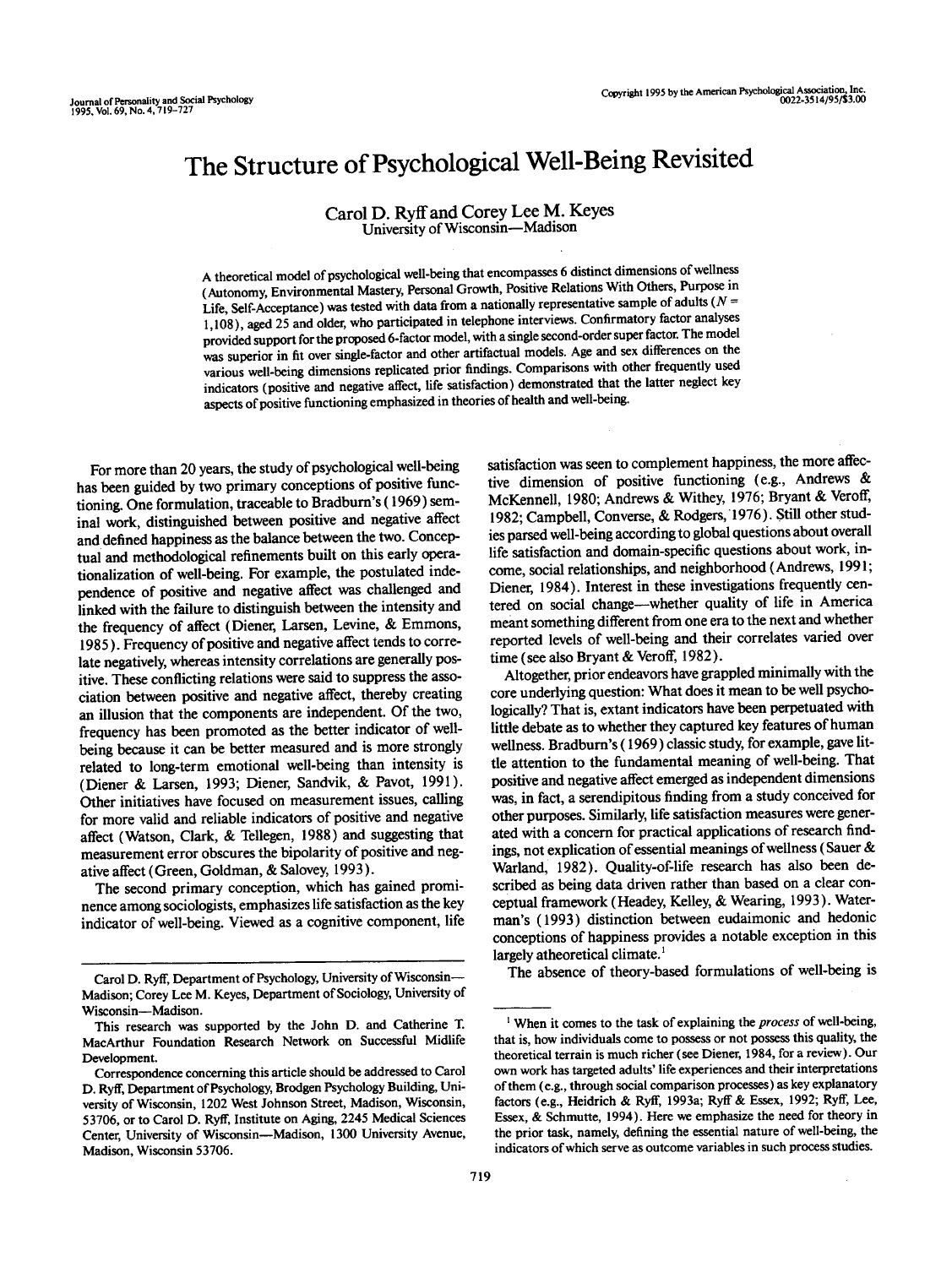puzzling given abundant accounts of positive functioning in subfields of psychology (see Ryff, 1985, 1989a). From developmental psychology, Erikson's (1959) psychosocial stages, Buhler's (1935) basic life tendencies, and Neugarten's (1973) personality changes articulate wellness as trajectories of continued growth across the life cycle. Clinical psychologists offer further descriptions of well-being through Maslow's (1968) conception of self-actualization, Allport's (1961) formulation of maturity, Rogers' (1961) depiction of the fully functioning person, and Jung's (1933) account of individuation. The mental health literature, which typically elaborates the negative end of psychological functioning, nonetheless includes some exposition of positive health (Birren & Renner, 1980; Jahoda, 1958).

The convergence of these multiple frameworks of positive functioning served as the theoretical foundation to generate a multidimensional model of well-being (Ryff, 1989b, 1995). Included are six distinct components of positive psychological functioning (see Appendix). In combination, these dimensions encompass a breadth of wellness that includes positive evaluations of oneself and one's past life (Self-Acceptance), a sense of continued growth and development as a person (Personal Growth), the belief that one's life is purposeful and meaningful (Purpose in Life), the possession of quality relations with others (Positive Relations With Others), the capacity to manage effectively one's life and surrounding world (Environmental Mastery), and a sense of self-determination (Autonomy).

To understand the nature of wellness, descriptive studies have focused on age and gender profiles. The original validation sample (Ryff, 1989b) compared young (18-29 years old), midlife (30-64 years old), and old-aged (65 years old or older) adults and found incremental age profiles for Environmental Mastery and Autonomy (particularly from young adulthood to midlife), decremental age profiles for Purpose in Life and Personal Growth (particularly from midlife to old age), and no age differences for Self-Acceptance and Positive Relations With Others. Most of these patterns were replicated in another study (Ryff, 1991) involving the same three age groups. In both investigations, women scored significantly higher than men on Positive Relations With Others and Personal Growth (findings for the latter dimension approached statistical significance in the first study), with subsequent studies replicating these sex differences (Ryff et al., 1994; Ryff, Lee, & Na, 1993).

The proposed multidimensional structure of well-being has not, however, been investigated with analytic procedures that test the fit of the theoretical model with empirical data. High correlations among certain aspects of well-being (Ryff, 1989b) underscore the need for theory-guided structural analyses. In addition, the proposed theoretical model has not been assessed in a nationally representative sample—prior work has been conducted primarily with selective, community samples. Data from representative samples are needed to test the generalizability of prior patterns of age and sex differences. Thus, the objectives of this study were threefold: (a) to test, with a nationally representative sample, the proposed multidimensional model of well-being; (b) to examine the replicative consistency of age and sex differences on the various indicators of well-being; and (c) to compare the relationships between the theorybased dimensions of well-being and three prominent indicators from prior research (i.e., happiness, life satisfaction, depression).

#### Method

#### *Sample*

Data are reported from a national probability sample of noninstitutionalized, English-speaking adults, aged 25 or older, residing in the 48 contiguous states in the United States, and whose households included at least one telephone. Households were selected with random digit dialing procedures. An adult from each household was then selected randomly and interviewed for approximately 30 min by telephone. The response rate was approximately 62%. Data were weighted to correct for overrepresentation of households with more than one telephone line, for underrepresentation of adults aged 25 or older living in households with more than one adult, and to match census bureau estimates of the proportion of English-speaking adults, aged 25 or older, residing in the major geographical regions (i.e., Northeast, Midwest, South, and West) of the United States.

The total sample size was 1,108, of which 59% were female, 87% were Caucasian, and the average age was  $45.6$  years*(SD = 14.8 years)*. Most respondents, about 70%, were married. Fully one-third had graduated from high school only; 26% had some college background; and 16% were college graduates. Just over half of the sample reported an annual household income between \$10,000 and \$39,999, of which 19% reported an income between \$10,000 and \$19,999, 21% between \$20,000 and \$29,999, and 18% reported a household income of between \$30,000 and \$39,999.

For analytic purposes, we divided respondents into three age groups: young adults ( $n = 133$ ) were between the ages of 25 and 29, midlife adults ( $n = 805$ ) were between the ages of 30 and 64, and older adults  $(n = 160)$  were 65 or older. About 60% of the sample in each age group was female. Though each age group consisted mostly of Caucasians, the racial homogeneity increased in the group of older adults. More than half the young adults either had some college or graduated from college, whereas only 44% of the middle-aged, and still fewer of older adults (33%), had some college or graduated from college. Compared with the young adults, about 70% of the middle-aged, as well as the older adults, were married. The modal income range for young adults was between \$30,000 and \$39,999, \$20,000-\$29,999 for middle-aged adults, and \$ 10,000-\$ 19,999 for the older adults.

Data from two additional samples (Ryff, 1989b; Ryffet al., 1994) are included for comparative purposes. Both were community volunteer samples, with the former consisting of young, midlife, and old-aged adults (see previous definitions of age ranges) and the latter including only midlife adults. Detailed descriptions of these samples are available in Ryff( 1989b) and Ryffet al. (1994).

#### *Measures and Procedure*

We generated definitions of the six dimensions of psychological wellbeing (see Table 1) from the multiple theoretical accounts of positive functioning. In the initial validation study (Ryff, 1989b), each dimension was operationalized with a 20-item scale (that showed high internal consistency and test-retest reliability as well as convergent and discriminant validity with other measures). To accommodate time and cost restrictions of a national survey, we chose only 3 of the original 20 items to measure each construct. Because all parent scales had multifactorial structures, we selected items from subfactors within each longer scale to maximize the conceptual breadth of the shortened scales. The shortened scales correlated from .70 to .89 with 20-item parent scales. Each scale included both positively and negatively phrased items. The response scale was a 6-point continuum, ranging from *completely disagree* to *completely agree.* Interviewers administered the items using an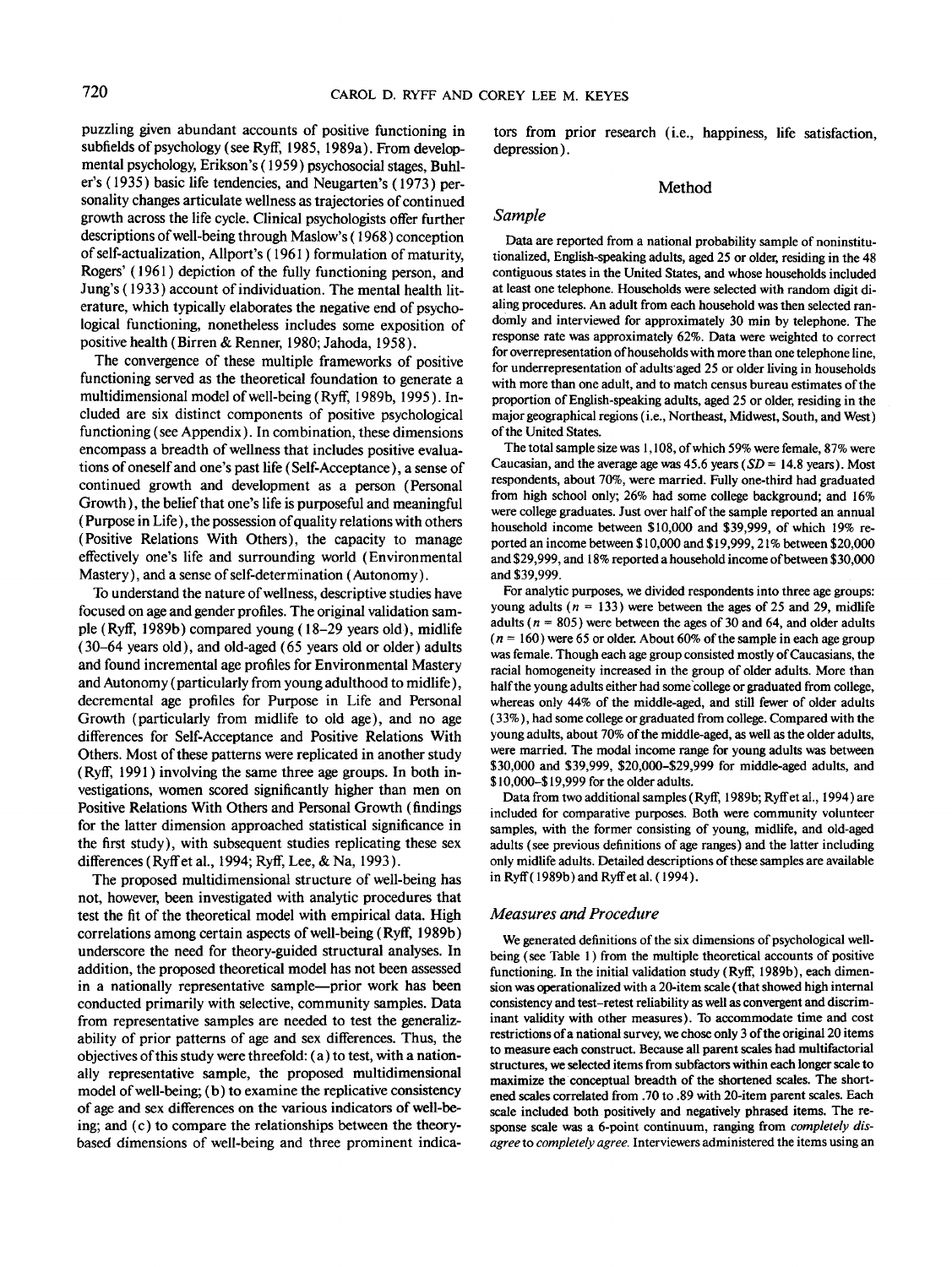# STRUCTURE OF WELL-BEING 721

| <i><u>Deserve Stationes of These Streets</u></i><br>Scale                                                                          |                    |                    |                    |                    |                          | 6                               |
|------------------------------------------------------------------------------------------------------------------------------------|--------------------|--------------------|--------------------|--------------------|--------------------------|---------------------------------|
| 1. Self-Acceptance<br>2. Environmental Mastery<br>3. Positive Relations<br>4. Purpose in Life<br>5. Personal Growth<br>6. Autonomy |                    | .46                | .40<br>.38         | .22<br>.13<br>.14  | .18<br>.23<br>.16<br>.31 | .22<br>.28<br>.15<br>.13<br>.20 |
| $\alpha$<br>M<br>SD                                                                                                                | .52<br>14.6<br>3.1 | .49<br>14.9<br>2.8 | .56<br>14.8<br>3.2 | .33<br>14.4<br>3.2 | .40<br>15.7<br>2.5       | .37<br>15.2<br>2.6              |

Table 1 *Descriptive Statistics of Theoretically Grounded Scales of Psychological Weil-Being*

*Note.* All correlation coefficients are statistically significant at the .05 level.

unfolding technique (Groves, 1989)—first asking whether the respondent agreed or disagreed with the statement and then asking how much (strongly, moderately, or slightly).

For comparative purposes, the interview also included single-item indicators of happiness and life satisfaction. For the former, respondents answered how much of the time during the past month ( $0 =$  none,  $1 =$ some,  $2 = \text{most}, 3 = \text{all}$ ) they felt happy (mean score  $= 1.7$ ,  $SD = 0.64$ ). For the latter, respondents summarized how things were going in their life on a scale from 0 *(the worst possible life you could imagine)* to 10 (*the best possible life you could imagine;* mean score =  $7.7$ ,  $SD = 1.6$ ). Depression was also measured with eight items indicating how much of the time ( $0 = none$ ,  $1 = some$ ,  $2 = most$ ,  $3 = all$ ) during the past month respondents felt (1) full of life, (2) worn out, (3) tired, (4) downhearted and blue, (5) calm and peaceful, (6) nervous, (7) had a lot of energy, and (8) were so down in the dumps that nothing could cheer you up (mean score  $= 8.1$ ,  $SD = 3.4$ ). Factor analyses revealed two underlying dimensions, which were labeled Dysfunctional Energy and Dysfunctional Affect.

From the two prior investigations (Ryff, 1989b; Ryff et al., 1994), data are reported on the six measures of well-being (20-item scales in the first study and 14-item scales in the second) in relation to positive and negative affect, affect balance (Bradburn, 1969), the Life Satisfaction Index (Neugarten, Havighurst, & Tobin, 1961), the Zung Depression Scale (Zung, 1965), the Center for Epidemiologic Study Depression Scale (CES-D; Radloff, 1977), and single-item indicators of overall happiness and life satisfaction. (See published studies for details.)

#### Results

#### *Item and Scale Analyses*

Preliminary analysis (results not shown) indicate that the 18 items continue to meet psychometric criteria, with each item correlating strongly and positively with only its own scale.<sup>2</sup> Scale intercorrelations are modest (see Table 1), ranging from .13 (e.g., Purpose in Life and Autonomy) to .46 (Self-Acceptance and Environmental Mastery). Estimates of internal consistency (alpha)<sup>3</sup> coefficients were low to modest, ranging from .33 (Purpose in Life) to .56 (Positive Relations With Others). The alpha coefficient is a conservative estimate of internal reliability for most (congeneric indicators) scales (Bollen, 1989). The modest alpha coefficients likely reflect the small number of indicators per scale and the fact that items were chosen to represent the conceptual breadth within each construct (see rationale for item selection in *Measures and Procedure* section) rather than to maximize internal consistency.

#### *Age and Sex Differences in Weil-Being*

Mean-level analyses, despite dramatic reductions in depth of measurement, replicated many prior findings (see Figure 1). The subscales of Purpose in Life, *F(2,* 921) = 19.8, *p <* .001; and Personal Growth,  $F(2,921) = 16.4$ ,  $p < .001$ ; continued to show decremental age profiles (with scores of the oldest respondents significantly lower than those of the two younger age groups<sup>4</sup> ); Environmental Mastery, *F(2,* 921) = 3.05, *p <* .05, also continued to show age increments (with both older groups scoring significantly higher than young adults), and self-acceptance showed no age differences. Autonomy again showed age increments,  $F(2, 921) = 4.97$ ,  $p < .01$ , but only from young adulthood to midlife. Although the two previous studies indicated no age differences in Positive Relations, these data showed incremental scores with age,  $F(2, 921) = 7.12$ ,  $p < .001$  (older respondents scored higher than both younger age groups). The only scale that showed significant sex differences was Positive Relations With Others,  $F(1, 921) = 8.94$ ,  $p < .01$ , with women again scoring higher than men.

#### *Structural Analyses*

We estimated the parameters and fit of the measurement models with LISREL 7.2 (Jöreskog & Sörbom, 1989). In all models the measurement error was assumed to occur randomly—our goal was not to improve the fit of the measurement model but to determine whether the "clean" model (i.e., no correlated measurement error) fit the data well. Besides the theoretical model, several other models capturing distinct and perhaps more parsimonious explanations for the structure of the data also were assessed. For example, we estimated a unidimensional model in which all indicators loaded on a single factor of well-being. We also explored artifacts of measurement by esti-

<sup>&</sup>lt;sup>2</sup> Nearly all of the item-to-scales coefficients are statistically significant, a reflection of the large sample size and, hence, statistical power.

<sup>&</sup>lt;sup>3</sup> To be consistent with other analyses in the article, we used listwise deletion of missing data when computing alpha coefficients. The sample size after listwise deletion is  $n = 928$ , compared with a total sample size of 1,108.

<sup>4</sup> Contrasts between each age group were made with Tukey's Honestly Significant Differences procedure, with alpha set at .05.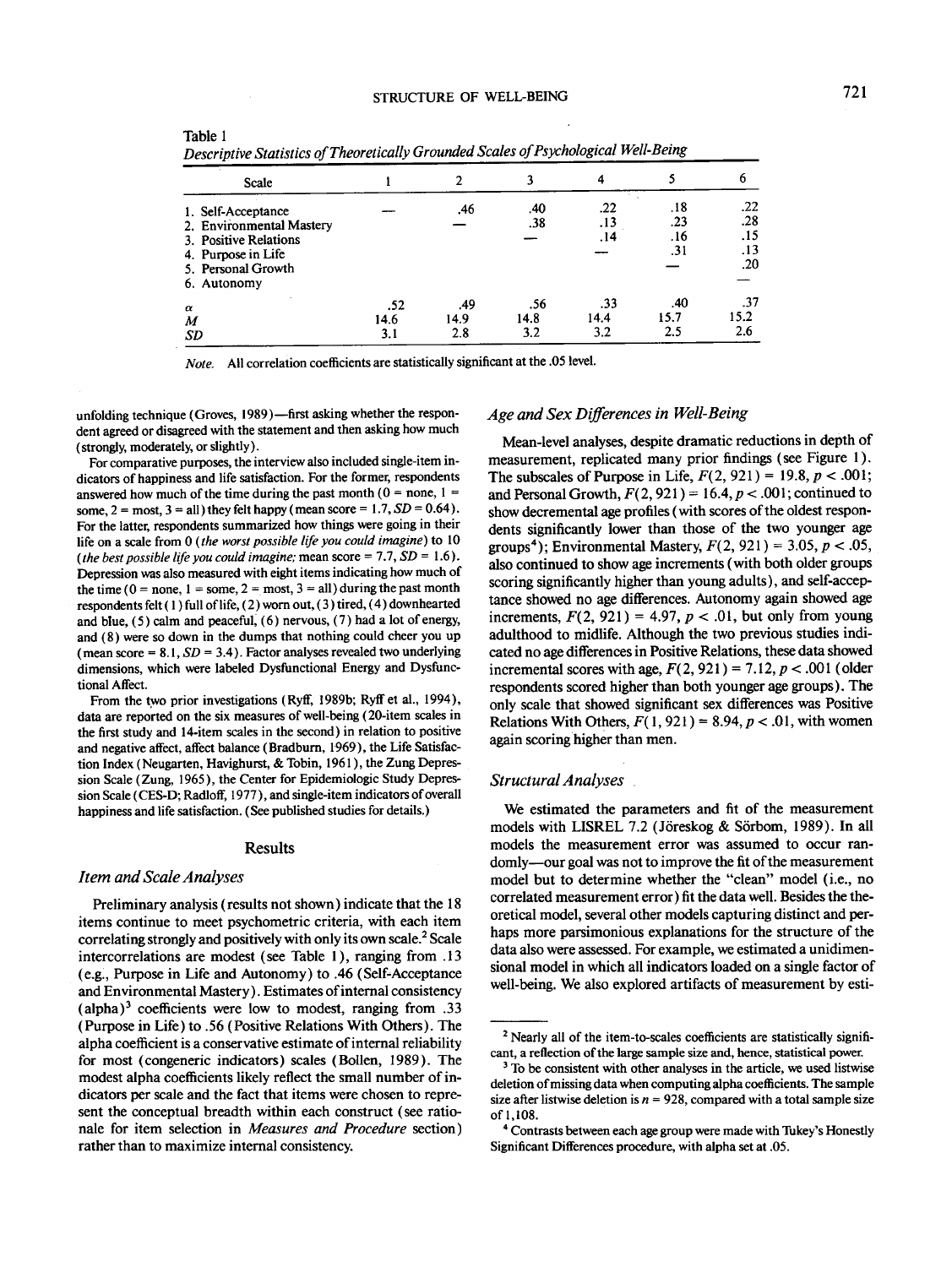

*Figure 1.* Age differences on the six 3-item measures of psychological well-being. Env. Mastery = Environmental Mastery.

mating two types of models, each suggesting that respondents answer questions to portray a positive self-image. The first artifactual model extended the argument that a single dimension (i.e., well-being) explained the structure of the data and further specified that negatively worded items loaded on an artifact dimension. A second artifactual model suggests that people engage in an agreement-disagreement bias to portray a positive self-image: They agree with all positively worded, and disagree with all negatively worded, items. Thus, we estimated a model with two latent artifact constructs, one for positively worded items and a second for negatively worded items. Next, we compared the fit of the theoretical model with the single factor and artifactual models with a super-factor model in which the six latent constructs are effects of a second-order latent construct called *psychological well-being.*

Descriptive analysis indicates that the marginal distributions of nearly all items are skewed substantially (results not shown). We therefore used weighted least squares estimation, which produces distribution-free and asymptotically unbiased and efficient estimates. In theory, weighted least squares is superior to maximum likelihood estimation for fitting models with indicators whose distributions are non-normal and skewed, especially as sample size increases (Bollen, 1989; Boomsma, 1983; Jöreskog & Sörbom, 1989).<sup>5</sup> We produced the variance-covariance matrix and asymptotic covariance matrix of the estimated variances and covariances using PRELIS (Jöreskog  $\&$  Sörbom, 1988). Using listwise deletion of missing data, we purged 180 respondents from the sample. The conclusions using mean-substitution of missing data were unchanged. We present only the results using listwise deletion of missing data.

Table 2 displays three indices of the overall fit of each model.

Small and statistically nonsignificant values of the chi-square statistic indicate good-fitting models. However, none of the models fit the data according to chi-square, which is sensitive to sample size and sample variability (Bollen, 1989; Raykov, Tomer, & Nesselroade, 1991). We therefore report the Bayesian information criterion (BIC; Raftery, 1993), which is increasingly likely to indicate good fitting models as sample size increases. Positive values of BIC indicate poor-fitting models, and negative values indicate good-fitting models. Moreover, smaller (i.e., increasingly negative) values of BIC indicate increasingly better-fitting models. Last, the adjusted goodness-of-fit index (AGFI) also indicates the overall fit of the model. The AGFI varies between 0.0 and 1; values that approach unity indicate better models. As a rule of thumb, values of AGFI .90 or higher indicate very-good-fitting models.

Comparing the overall fit indices for the first four models in Table 3 reveals that the six-factor model is the best-fitting model. The chi-square value is lower, AGFI is higher, and BIC is increasingly negative. The six-factor model, in fact, reveals a vast improvement in fit over each of the preceding models, particularly the single-factor model. In turn, Model 5—the superfactor model—proposes that the six factors are a function of, or are caused by, another latent construct. That is, each of the six factors belongs to a single conceptual domain called *well-being.*

<sup>&</sup>lt;sup>5</sup> There are trade-offs to each estimation technique. One must be concerned with the *robustness* of maximum likelihood estimates and the *consistency* of asymptotic, distribution-free estimates. The conclusions of this study, however, remain the same when either type of estimator is used (results of maximum likelihood estimation are available from Carol D. Ryff on request).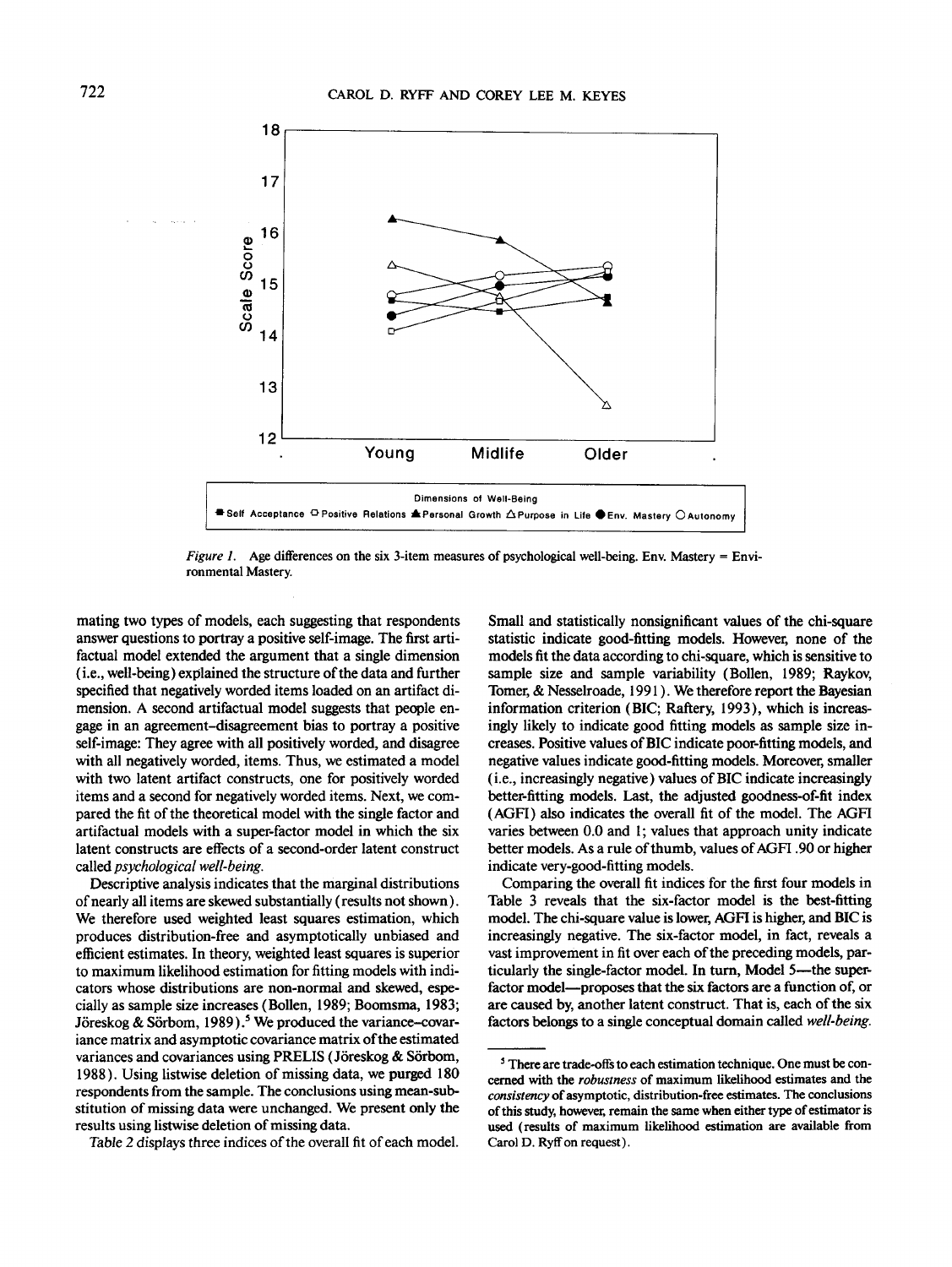# STRUCTURE OF WELL-BEING 723

| Contribution y Pactor Analyses. Inalices of Fill Basea on Weighton Boast Squares — In |       |     |             |           |  |  |  |
|---------------------------------------------------------------------------------------|-------|-----|-------------|-----------|--|--|--|
| Model                                                                                 | $x^2$ | df  | <b>AGFI</b> | BIC       |  |  |  |
| 1. Single-factor                                                                      | 531.9 | 135 | .85         | $-38.18$  |  |  |  |
| 2. Single-factor and<br>negative item artifact <sup>a</sup>                           | 442.6 | 127 | .86         | $-93.70$  |  |  |  |
| 3. Two-factor, negative and<br>positive item artifact                                 | 488.2 | 134 | .86         | $-47.70$  |  |  |  |
| 4. Six-factor                                                                         | 339.1 | 120 | .89         | $-167.64$ |  |  |  |
| 5. Second-order, single<br>super-factor                                               | 378.7 | 129 | .89         | $-166.04$ |  |  |  |

Table 2 *Confirmatory Factor Analyses: Indices of Fit Based on Weighted Least Squares Estimation*

*Note.*  $n = 928$ . AGFI = adjusted goodness-of-fit index; BIC = Bayesian information criterion.

<sup>a</sup> The correlation between the latent constructs, overall well-being and the negative item artifact, is constrained to be 0.

This model is more restrictive and parsimonious than the sixfactor model. Comparing the BIC statistic, the super-factor model fits the data better than the six-factor model. According to Raftery (1993), the BIC statistic should increase at least 10 points for each degree of freedom lost to conclude confidently that the more complex model (i.e., the model with fewer degrees of freedom—Model 4) fits the data better than the more parsimonious model (i.e., Model 5). The difference in the BIC statistic is only about 2 with a difference of 9 degrees of freedom.

It is important to emphasize that the super-factor model is not the same as the single-factor model. The super-factor model says that six factors fit the data and that these six factors measure a single latent construct called psychological well-being. Parsimony exists, but at a higher order. Thus, there is a hierarchical structure in which general well-being has its effects through the six content domains specified a priori by guiding psychological theory. The age analyses further clarify that life course effects on well-being cannot be explained with a general factor because these age effects are not uniform—different dimensions of well-being show different age profiles.

Table 3 contains the estimates of the correlations between the unmeasured, latent constructs. The estimated correlations between the latent construct are important for descriptive reasons and, in this case, to highlight the necessity of theory-driven structural analysis. Most of the correlations are modest, around .50. However, the correlation between Self-Acceptance and En-

Table 3

*Correlations Among the Latent Constructs, From Weighted Least Squares Estimates of the Six-Factor Model*

| Construct                |     |     |     |     |     |  |
|--------------------------|-----|-----|-----|-----|-----|--|
| 1. Self-Acceptance       |     |     |     |     |     |  |
| 2. Positive Relations    | .65 |     |     |     |     |  |
| 3. Environmental Mastery | .85 | .65 |     |     |     |  |
| 4. Personal Growth       | .53 | .31 | .56 |     |     |  |
| 5. Autonomy              | .53 | .24 | .59 | .51 |     |  |
| 6. Purpose in Life       | .55 | .30 | .38 | .64 | .39 |  |

*Note.*  $n = 928$ . All *t* values—that is, the ratio of the estimated coefficient to its estimated asymptotic standard error—are statistically significant at the .01 level.

vironmental Mastery is very high. Such a high correlation between latent constructs could indicate redundancy or shared sources of variance. We note, however, that despite the apparent overlap, Environmental Mastery and Self-Acceptance exhibit different age profiles. Thus, possible redundancy in structural analyses is contrasted with apparent distinctness in life course analyses, illustrating the importance of theory and multiple modes of testing it in assessing the structure of the well-being domain.

#### *Correlations With Other Measures*

Table 4 provides zero-order correlations from three separate studies of each of the six scales of well-being with other prominent indicators of well-being, namely, happiness, life satisfaction, and depression. Across these data sets, measures of happiness (affect balance or single-item indicators) show modest to strong associations with Self-Acceptance and Environmental Mastery, somewhat weaker links with Purpose in Life, and still weaker ties to Positive Relations With Others, Personal Growth, and Autonomy. Parallel, although generally stronger, patterns of association are evident for life satisfaction (measured both as a multi-item scale and as single-item indicators)—strongest relations are evident for self-acceptance and environmental mastery, with the remaining coefficients showing weak to modest associations. Finally, the multiple indicators of depression show consistently negative associations with all dimensions of wellbeing, with the strongest patterns again evident for Self-Acceptance and Environmental Mastery.

#### Discussion

The purpose of the present study was to test the proposed theoretical structure of a multidimensional model of psychological well-being. Drawn from points of convergence in prior theories of life course development, clinical accounts of positive functioning, and mental health conceptions, the model includes six distinct components of psychological wellness: Self-Acceptance, Environmental Mastery, Purpose in Life, Positive Relations With Others, Personal Growth, and Autonomy. Confirmatory factor analyses with data from a nationally representative sample supported the proposed multidimensional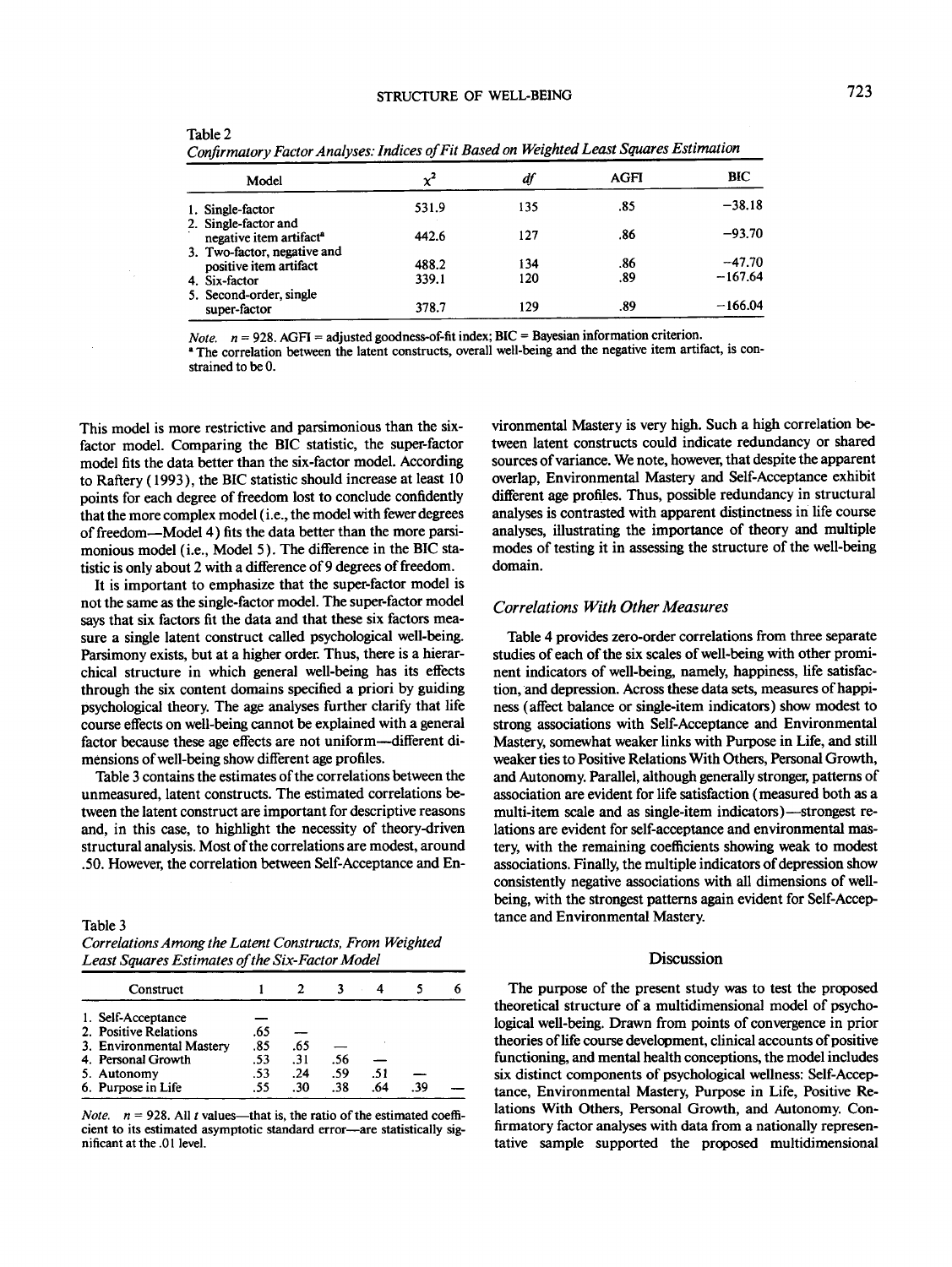Table 4

|                           |                            | New scales |           |         |         |        |           |
|---------------------------|----------------------------|------------|-----------|---------|---------|--------|-----------|
| Study                     | Prior measures             | SA.        | <b>PR</b> | PL      | PG      | AU     | <b>EM</b> |
| Ryff (1989b) <sup>a</sup> | 1. Happiness               |            |           |         |         |        |           |
|                           | a. Affect balance          | .55        | .30       | .42     | .25     | .36    | .62       |
|                           | b. Negative affect         | $-.41$     | $-.19$    | $-.29$  | $-.11c$ | $-.30$ | $-.51$    |
|                           | c. Positive affect         | .41        | .26       | .45     | .36     | .26    | .42       |
|                           | 2. Satisfaction            |            |           |         |         |        |           |
|                           | a. Life Satisfaction Index | .73        | .43       | .59     | .38     | .26    | .61       |
|                           | 3. Depression              |            |           |         |         |        |           |
|                           | a. Zung Depression         |            |           |         |         |        |           |
|                           | Scale                      | $-.59$     | $-.33$    | $-.60$  | $-.48$  | $-.38$ | $-.60$    |
| Ryff et al.               |                            |            |           |         |         |        |           |
| (1994) <sup>b</sup>       | 1. Happiness               |            |           |         |         |        |           |
|                           | a. Single item, global     | .54        | .38       | .41     | .16     | .31    | .51       |
|                           | 2. Satisfaction            |            |           |         |         |        |           |
|                           | a. Single item, global     | .64        | .40       | .55     | .21     | .30    | .61       |
|                           | 3. Depression              |            |           |         |         |        |           |
|                           | a. CES-D                   | $-.70$     | $-.46$    | $-.56$  | $-.22$  | $-.48$ | $-.68$    |
| Present study             | 1. Happiness               |            |           |         |         |        |           |
|                           | a. Single item, amount     |            |           |         |         |        |           |
|                           | during past month          | .36        | .26       | .13     | .15     | .08    | .40       |
|                           | 2. Satisfaction            |            |           |         |         |        |           |
|                           | a. Single item, rate life  |            |           |         |         |        |           |
|                           | overall                    | .42        | .35       | .10     | .18     | .12    | .39       |
|                           | 3. Depression              |            |           |         |         |        |           |
|                           | a. Dysfunctional energy    | $-.32$     | $-.22$    | $-.05c$ | $-.18$  | $-.14$ | $-.41$    |
|                           | b. Dysfunctional affect    | $-.45$     | $-.35$    | $-.14$  | $-.17$  | $-.18$ | $-.50$    |

*Correlations Between Theory-Based Scales oj Well-Being and Prior Measures*

*Note.* SA = Self-Acceptance; PR = Positive Relations With Others; PL = Purpose in Life; PG = Personal Growth; AU = Autonomy; EM = Environmental Mastery; CES-D = Center for Epidemiological Study Depression Scale (Radloff, 1977).

Affect Balance (Bradburn, 1969), Negative Affect, and Positive Affect are the subscales that comprise Affect Balance; Life Satisfaction Index (Neugarten et al., 1961); Zung Depression Scale (Zung, 1965). <sup>b</sup> The happiness item is: "All things considered, how happy are you?" The satisfaction item is: "Thinking about your life as a whole, how satisfied are you?"

<sup>c</sup> Not statistically significant at the .05 alpha level. All other coefficients are statistically significant at least at the .05 alpha level.

structure: The model that best fit the data was one of six primary factors joined together by a single higher order factor. This model showed dramatic improvement in fit over suggested alternatives, especially the single-factor model. The theoretical formulation of well-being was thus supported as a multifaceted domain encompassing positive self-regard, mastery of the surrounding environment, quality relations with others, continued growth and development, purposeful living, and the capacity for self-determination.

The data also point to the replicative consistency of age and sex differences on these various aspects of well-being. Across multiple investigations having wide variation in depth of measurement (20-item, 14-item, and 3-item scales), declining age profiles were obtained on Purpose in Life and Personal Growth, incremental scores were evident for Environmental Mastery and Autonomy, and no age differences were obtained for Self-Acceptance. Patterns for Positive Relations varied between showing no age differences or incremental patterns. Longitudinal data are obviously needed to clarify whether these age profiles represent maturational changes, or cohort differences. Whatever the "source" of these differences, the results underscore the diversity of life course and cohort profiles of wellbeing. Finally, across all studies, women were found to score higher than men on Positive Relations With Others. Departing from prior results including cross-cultural comparison (Ryffet al., 1993), these data did not show that women also had higher scores on personal growth. Presumably, it is the extensive reduction in content of the growth scale, or the difference in sampling, that accounts for this divergence from prior studies.

Comparison of the theory-based indicators of well-being with other frequently used measures indicated moderate to strong associations between two scales (Self-Acceptance and Environmental Mastery) and single- and multi-item scales of happiness, life satisfaction, and depression. However, the remaining four dimensions of well-being (Positive Relations With Others, Purpose in Life, Personal Growth, Autonomy) showed mixed or weak relationships with these prior indicators. Continued empirical reliance on these earlier indices thus translates to neglect of key aspects of positive functioning emphasized in theoretical accounts.

It is important to recognize that these guiding theories give surprisingly little commentary to happiness or positive affect as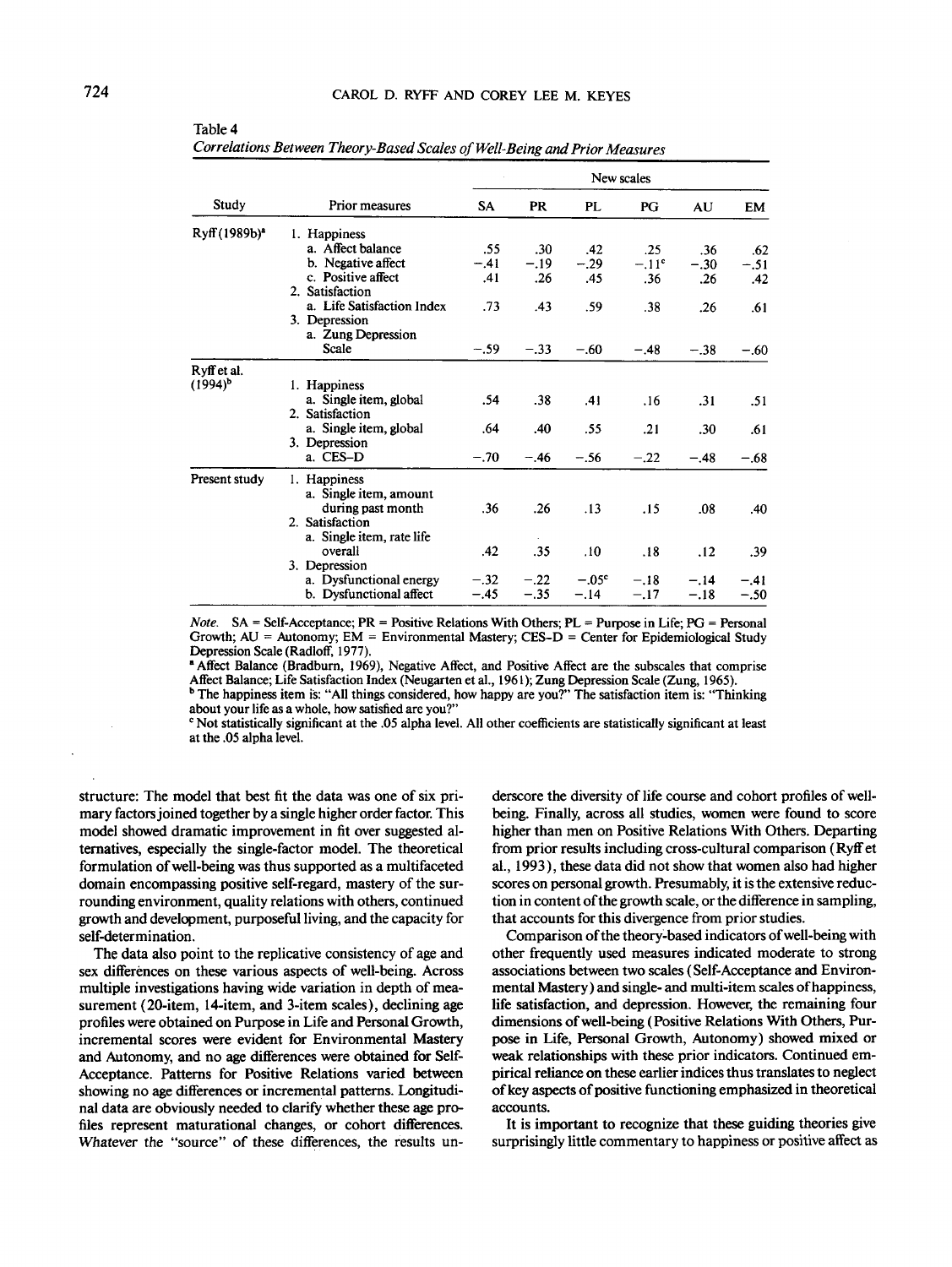a defining feature of human wellness. In fact, it has been argued that certain aspects of positive functioning, such as the realization of one's goals and purposes, require effort and discipline that may well be at odds with short-term happiness (Waterman, 1984). In addition, philosophical accounts caution against a focus on happiness as the ultimate good in life. History provides countless examples of those who lived ugly, unjust, or pointless lives who were nonetheless happy (see Becker, 1992). Even when present in exemplary lives, philosophers construe happiness not as an end in itself but a byproduct of other, more noble pursuits (Mill, 1873/1989). These observations, combined with the finding that most people (even the disabled, abused, and unemployed people) report themselves to be happy (Diener, 1993; Taylor & Brown, 1988), raise questions (theoretical, philosophical, empirical) about the scientific attention lavished on happiness and positive affect, particularly at the expense of other aspects of positive functioning. Comprehensive accounts of psychological well-being need also to probe people's sense of whether their lives have purpose, whether they are realizing their given potential, what is the quality of their ties to others, and if they feel in charge of their own lives.

Apart from expanding the substantive meaning of psychological well-being, our call to reexamine the contours of positive functioning illustrates the complexity involved in defining and assessing structure within a particular domain. Ideally, structural analyses begin with a well-articulated theoretical framework, which is then operationalized and tested with procedures designed to assess the proposed theory, such as confirmatory factor analysis. However, in the process, it becomes apparent that final answers do not end with examination of factorial structure. In this investigation such analyses indicated that two of the six theoretical constructs (Self-Acceptance and Environmental Mastery) were highly correlated. In other words, data not theory—suggested a possible five-factor model, which would combine indicators of Self-Acceptance and Environmental Mastery. Examination of structure through other analyses, namely, life course profiles, showed, however, that Self-Acceptance and Environmental Mastery exhibited distinct age profiles (the former showing little variation by age, the latter showing incremental age differences). Analyses of additional group differences (e.g., by social class, ethnicity, or culture) would further inform understanding of the basic structure of well-being. Still other pertinent information pertains to how the different dimensions of positive functioning vary as *outcome measures* in process-oriented studies (see Heidrich & Ryff, 1993a, 1993b; Ryff & Essex, 1992; Ryff et al., 1994; Schmutte & Ryff, 1994; Tweed & Ryff, 1991; Van Riper, Ryff, & Pridham, 1992). To the extent that life transitions affect some, but not other dimensions of wellness, further evidence is garnered for the multidimensionality of the well-being domain. Finally, assessments of structure need to incorporate method variation. All of the analyses described-thus far rely on self-report techniques, which may include self-presentation biases. Augmenting these data with observational methods, or data obtained from significant others (e.g., spouses), would strengthen the veracity of the hypothesized model. In sum, mapping the fundamental structure of psychological well-being is a multitask agenda, requiring ongoing syntheses of diverse sources of evidence. For now, we offer the provisional conclusion that there is more to being well than feeling happy and satisfied with life.

#### References

- Allport, G. W. (1961). *Pattern and growth in personality.* New York: Holt, Rinehart & Winston.
- Andrews, F. M. (1991). Stability and change in levels and structure of subjective well-being. *Social Indicators Research, 25,* 1-30.
- Andrews, F. M., & McKennell, A. C. (1980). Measures of self-reported well-being. *Social Indicators Research, 8,* 127-156.
- Andrews, F. M., & Withey, S. B. (1976). *Social indicators of well-being: America's perception of life quality.* New York: Plenum.
- Becker, L. C. (1992). Good lives: Prolegomena. *Social Philosophy and Policy,* 9(2), 15-37.
- Birren, J. E., & Renner, V. J. (1980). Concepts and issues of mental health and aging. In J. E. Birren & R. B. Sloane (Eds.), *Handbook of mental health and aging* (pp. 3-33). Englewood Cliffs, NJ: Prentice Hall.
- Bollen, K. A. (1989). *Structural equations with latent variables.* New York: Wiley.
- Boomsma, A. (1983). On the robustness of LISREL (maximum likeli*hood estimation) against small sample size and non-normality.* Amsterdam: Sociometric Research Foundation.
- Bradburn, N. M. (1969). *The structure of psychological well-being.* Chicago: Aldine.
- Bryant, F. B., & Veroff, J. (1982). The structure of psychological wellbeing: A sociohistorical analysis. *Journal of Personality and Social Psychology, 43,* 653-673.
- Buhler, C. (1935). The curve of life as studied in biographies. *Journal of Applied Psychology, 19,* 405-409.
- Campbell, A., Converse, P. E., & Rodgers, W. L. (1976). *The quality of American life: Perceptions, evaluations, and satisfactions.* New \brk: Russell Sage Foundation.
- Diener, E. (1984). Subjective well-being. *Psychological Bulletin, 95,* 542-575.
- Diener, E. (1993). *Most Americans are happy.* Unpublished manuscript, Department of Psychology, University of Illinois.
- Diener, E., & Larsen, R. J. (1993). The experience of emotional wellbeing. In M. Lewis & J. M. Haviland (Eds.), *Handbook of emotions* (pp. 405-415). New York: Guilford Press.
- Diener, E., Larsen, R. J., Levine, S., & Emmons, R. A. (1985). Intensity and frequency: Dimensions underlying positive and negative affect. *Journal of Personality and Social Psychology, 48,* 1253-1265.
- Diener, E., Sandvik, E., & Pavot, W. (1991). Happiness is the frequency, not the intensity, of positive versus negative affect. In F. Strack, M. Argyle, & N. Schwartz (Eds.), *Subjective well-being: An interdisciplinary perspective* (pp. 119-139). Elmsford, NY: Pergamon Press.
- Erikson, E. (1959). Identity and the life cycle. *Psychological Issues, 1,* 18-164.
- Green, D. P., Goldman, S. L., & Salovey, P. (1993). Measurement error masks bipolarity in affect ratings. *Journal of Personality and Social Psychology, 64,* 1029-1041.
- Groves, R. (1989). *Survey errors and survey costs.* New York: Wiley.
- Headey, B., Kelley, J., & Wearing, A. (1993). Dimensions of mental health: Life satisfaction, positive affect, anxiety and depression. *Social Indicators Research, 29,* 63-82.
- Heidrich, S. M., & Ryff, C. D. (1993a). The role of social comparison processes in the psychological adaptation of elderly adults. *Journal of Gerontology, 48,* 127-136.
- Heidrich, S. M., & Ryff, C. D. (1993b). Physical and mental health in later life: The self-system as mediator. *Psychology and Aging, 8,* 327- 338.
- Jahoda, M. (1958). *Current concepts of positive mental health.* New York: Basic Books.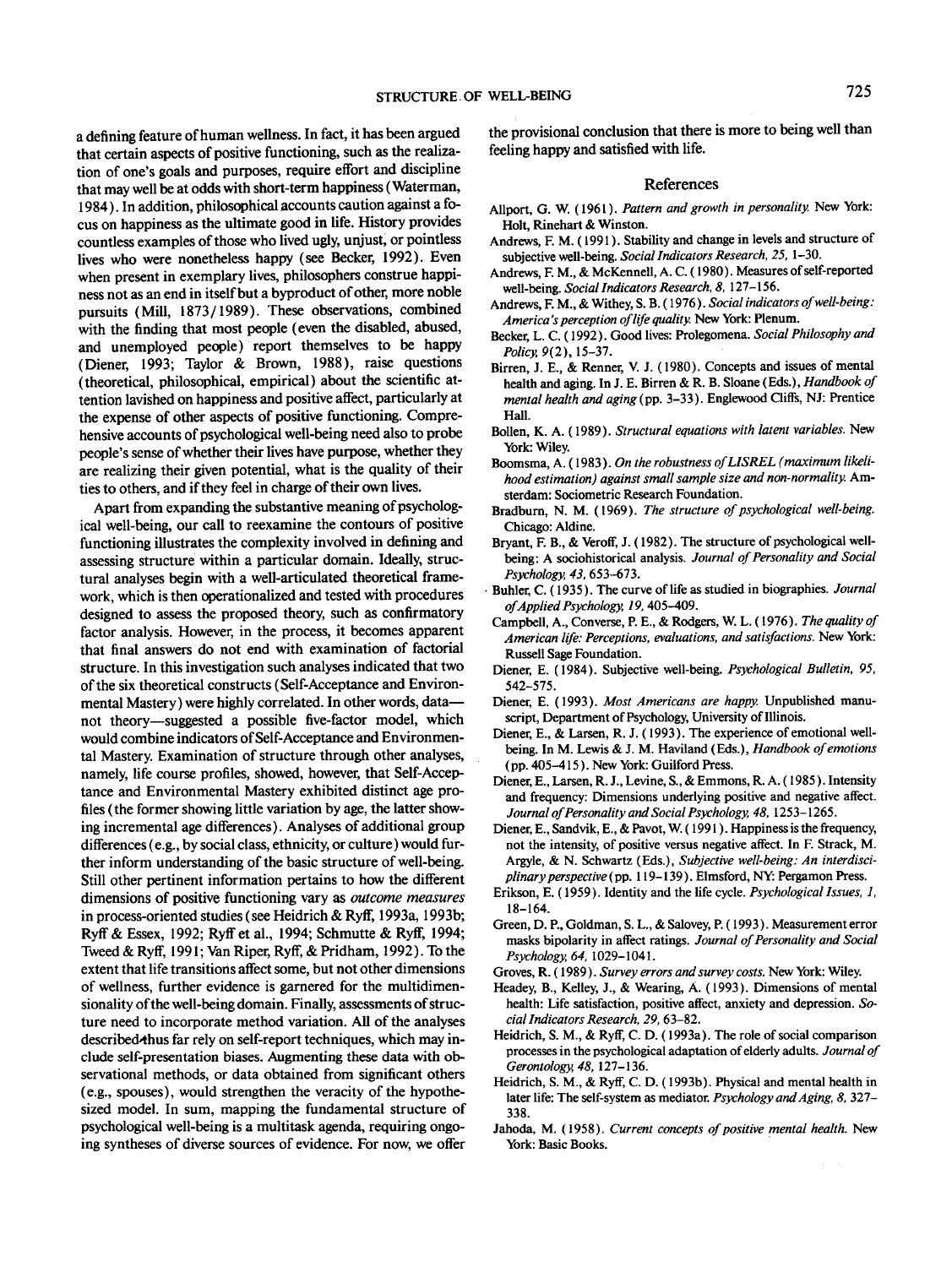- Jöreskog, K. G., & Sörbom, D. (1988). PRELIS: A program for multi*variate data screening and data summarization* (2nd ed.). Mooresville, IN: Scientific Software.
- Jöreskog, K. G., & Sörbom, D. (1989). *LISREL 7: A guide to the program and applications* (2nd ed.). Chicago: SPSS.
- Jung, C. G. (1933). *Modern man in search of a soul(W.* S. Dell & C. F. Baynes, Trans.). New York: Hartcourt, Brace & World.
- Maslow, A. H. (1968). *Toward a psychology of being* (2nd ed.). New York: Van Nostrand.
- Mill, J. S. (1989). *Autobiography.* London: Penguin Books. (Original work published 1873)
- Neugarten, B. L. (1973). Personality change in late life: A developmental perspective. In C. Eisdorfer & M. P. Lawton (Eds.), *The psychology of adult development and aging* (pp.311-335). Washington, DC: American Psychological Association.
- Neugarten, B. L., Havighurst, R., & Tobin, S. (1961). The measurement of life satisfaction. *Journal of Gerontology, 16,* 134-143.
- RadlofF, L. (1977). The CES-D Scale: A self-report depression scale for research in the general population. *Applied Psychological Measure*ment, 1, 385-401.
- Raftery, A. E. (1993). Bayesian model selection in structural equations models. In K. A. Bollen & J. S. Long (Eds.), *Testing structural equation models* (pp. 163-180). Newbury Park, CA: Sage.
- Raykov, T, Tomer, A., & Nesselroade, J. R. (1991). Reporting structural equation modeling results in *Psychology and Aging:* Some proposed guidelines. *Psychology and Aging, 6,* 499-503.
- Rogers, C. R. (1961). *On becoming a person.* Boston: Houghton Mifflin.
- Ryff, C. D. (1985). Adult personality development and the motivation for personal growth. In D. Kleiber & M. Maehr (Eds.), *Advances in motivation and achievement: Vol. 4. Motivation and adulthood* (pp. 55-92). Greenwich, CT: JAI Press.
- RyfF, C. D. (1989a). Beyond Ponce de Leon and life satisfaction: New directions in quest of successful aging. *International Journal of Behavioral Development, 12,* 35-55.
- Ryff, C. D. (1989b). Happiness is everything, or is it? Explorations on the meaning of psychological well-being. *Journal of Personality and Social Psychology, 57,* 1069-1081.
- Ryff, C. D. (1991). Possible selves in adulthood and old age: A tale of shifting horizons. *Psychology and Aging, 6,* 286-295.
- Ryff, C. D. (1995). Psychological well-being in adult life. *Current Directions in Psychological Science, 4,* 99-104.
- Ryff, C. D., & Essex, M. J. (1992). The interpretation of life experience and well-being: The sample case of relocation. *Psychology and Aging,* 7,507-517.
- Ryff, C. D., Lee, Y. H., Essex, M. J., & Schmutte, P. S. (1994). My children and me: Midlife evaluations of grown children and self. *Psychology and Aging, 9,* 195-205.
- Ryff, C. D., Lee, Y. H., & Na, K. C. (1993, November). Through the lens of culture: Psychological well-being at midlife. Paper presented at the meetings of Gerontological Society of America, New Orleans, LA.
- Sauer, W. J., & Warland, R. (1982). Morale and life satisfaction. In D. J. Mangen & W. A. Peterson (Eds.), *Research instruments in social gerontology: Vol. 1, Clinical and social psychology* (pp. 195-240). Minneapolis: University of Minnesota Press.
- Schmutte, P. S., & Ryff, C. D. (1994). Success, social comparison, and self-assessment: Parents' midlife evaluations of sons, daughters, and self. *Journal of Adult Development, 1,* 109-126.
- Taylor, S. E., & Brown, J. D. (1988). Illusion and well-being: A social psychological perspective on mental health. *Psychological Bulletin, 103,* 193-210.
- Tweed, S., & Ryff, C. D. (1991). Adult children of alcoholics: Profiles of wellness and distress. *Journal of Studies on Alcohol, 52,* 133-141.
- Van Riper, M., Ryff, C. D., & Pridham, K. (1992). Parental and family well-being in families of children with Down syndrome: A comparative study. *Research in Nursing and Health, 15,* 227-235.
- Waterman, A. S. (1984). *The psychology of individualism.* New York: Praeger.
- Waterman, A. S. (1993). Two conceptions of happiness: Contrasts of personal expressiveness (eudaimonia) and hedonic enjoyment. *Journal of Personality and Social Psychology, 64,* 678-691.
- Watson, D., Clark, L. A., & Tellegen, A. (1988). Development and validation of brief measures of positive and negative affect: The PANAS scales. *Journal of Personality and Social Psychology, 54,* 1063-1070.
- Zung, W. K. (1965). A self-rating depression scale. *Archives of General Psychiatry, 12,* 63-70.

*(Appendix follows on next page)*